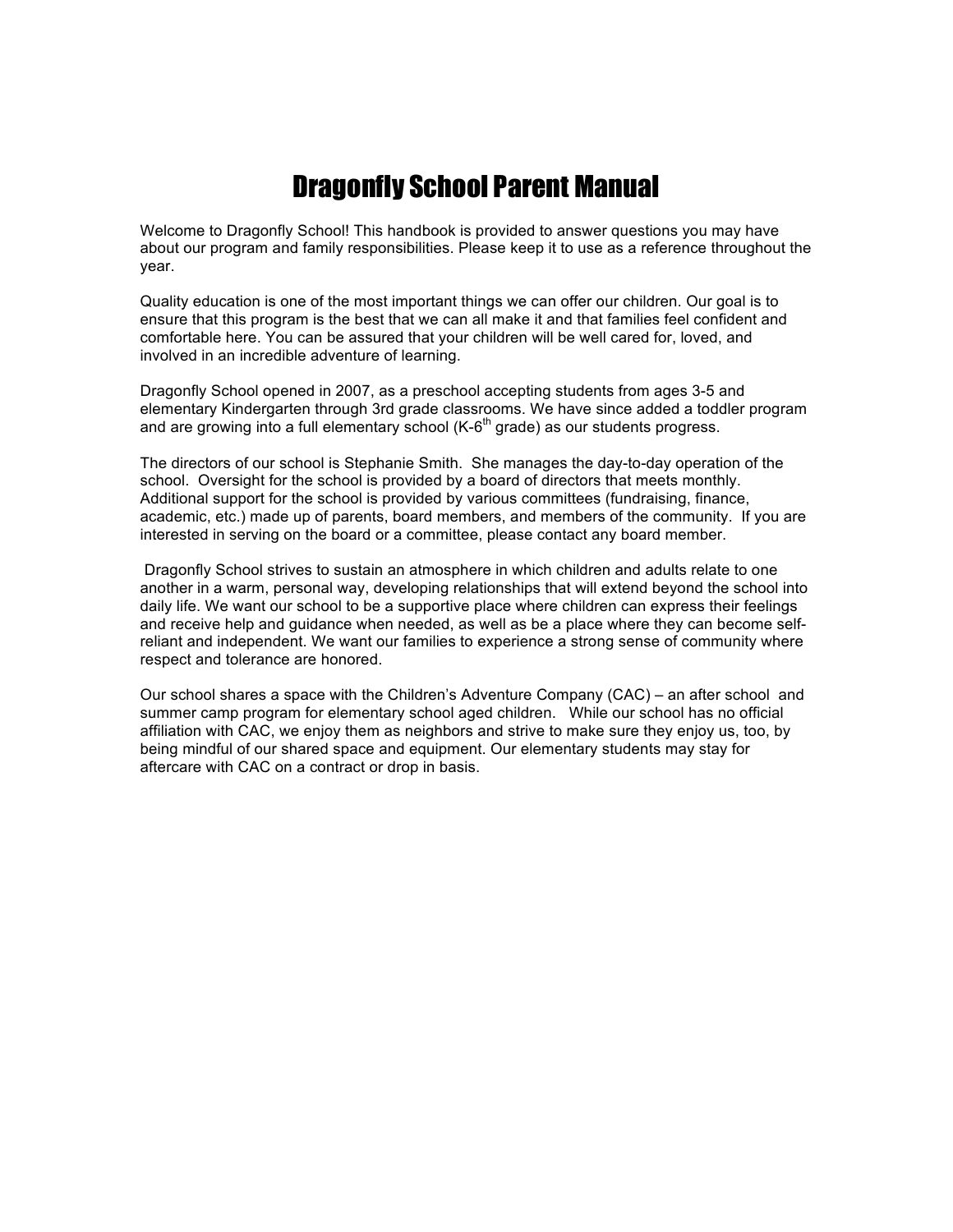# About the School Mission:

It is our belief that the early school years are the time to imbue children with a love of learning to set a precedent for a lifetime of positive school experiences. We offer childcentered, developmentally appropriate education for preschool and elementary school aged children in a loving, supportive school community that serves the city of Santa Fe, NM and the surrounding areas.

Our goal is to create a community of learners who are intelligent, capable, and kind. We will model and teach respectful communication and problem solving using the language of non-violent communication. We will use constructivist methods and center-based classrooms, which we have found to be highly effective.

We will strive to educate our student body in awareness of limited natural resources and respect for the natural world by utilizing ecofriendly supplies, minimizing use of limited resources, recycling, and composting as practical applications of this belief. We believe our future depends upon our integration of culture, creativity, community, and ecology.

## Philosophy:

.

Our curriculum is child-centered. We believe children learn best when they are allowed to follow their own interests, and we see our job as enabling children to deepen their understanding of concepts by using clarification, repetition, and appropriate materials. We support their cognitive development by offering resources,

information, and encouragement to learn about areas of interest and importance to them.

Because self-esteem and positive social relationships are very important to young children, we focus strongly on emotional and social development. Children learn to communicate and resolve their issues and conflicts positively. We teach self-awareness leading to self-control, awareness of others' feelings and needs, self-reliance, and personal responsibility. We offer an environment in which children are loved and respected for their individual strengths and supported when they need help.

We believe in hands-on, concrete, sensorial learning. We will spend much time exploring our physical and natural world. To that end, the school provides considerable time outdoors. We will use our garden and other outdoor spaces as classrooms.

We strive to foster creativity, not only through activities in art, music, and movement but throughout the program. Physical development is a priority for us as well. We want the children to feel good about their bodies and confident about what they can do.

Finally, the school strives for a diverse population and for a multi-cultural and nonbiased approach to its program. The school does not discriminate on the basis of race, religion, socio-economic, marital status, disability, national origin, political affiliation or sexual orientation. Valuing and celebrating diversity is a challenge. It requires attention to who we are as caregivers and teachers, who our children, families, and communities are, and what our program is like. It offers opportunities to learn about ourselves and to help children value themselves and others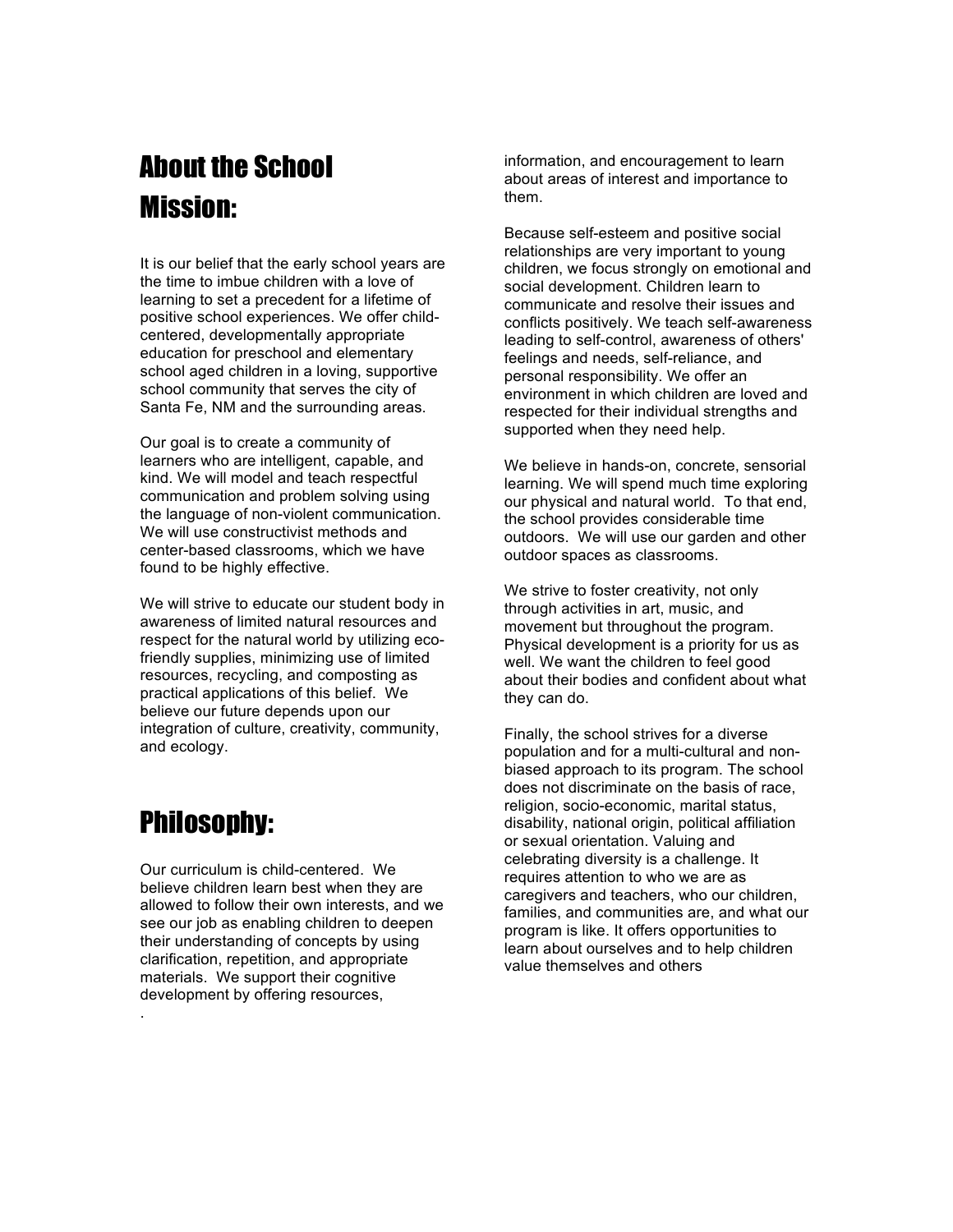# Schedule:

 Dragonfly School consists of both a preschool program for students age 3-5 and an elementary school for students in grades kindergarten through first grade. In the next few years, we intend to expand our school to serve students through sixth grade. For elementary students, we offer a full five-day week program, and for students under age five, we offer a variety of scheduling choices.

For our preschool students, we utilize a play environment to welcome children to the idea of attending school and being a part of a community of learners. Dramatic storytelling, art and science projects, number and phonemic awareness, as well as listening and following directions and sharing space with others are our primary goals. As our preschool students grow as learners, we will introduce early academic activities including beginning reading, writing, and arithmetic skills. Napping is encouraged for preschool students.

We believe that preschool-aged children should be offered information as they show signs of readiness and interest. We will encourage a child's abilities in whatever area the child is prepared to explore. We will regularly spend time playing with numbers, words and sounds and integrating the written word into our classrooms in a way that makes this area of learning accessible but not mandatory or high-pressure.

The elementary school will offer a more structured academic environment. Beginning in kindergarten, traditional classroom subjects such as reading, handwriting, math, social studies, and science, as well as activities such as cooking, hiking, and organized playground games are used to engage students in a rich learning environment. Art, music, and movement will be integrated into the curriculum.

Field trips to explore our community and learn in the field occur with regularity for all of our class groups.

## **Sample Preschool Schedule**

(actual schedule posted in each class and subject to change based on needs of students)

**8:00-9:15**-Arrival. Open choice activities including art, science, sensory play, jobs and story dictation

 **9:30-10:00**-Clean-up/Morning Circle Time: May include singing, poetry, educational kinesiology, movement, wordplay, social skills and community games

**10:00-10:30**-Snack: Children are encouraged to eat a variety of healthy foods **10:30-11:45**-Outdoor Time: Large motor play. Gardening, art, hands-on science and sensory play

**11:45-12:00**-Storytelling Time: Children act out stories they have dictated **12:00-1:00**-Lunch, then focused choice time (limited selection of activities available) **1:00-1:30**-Literature Circle time **1:30-2:50**-Rest time. Quiet activities are offered for children who do not sleep **2:50-3:00**-Pick up time **3:00-5:15**-Aftercare (for an additional fee)

## **Sample Elementary Schedule**

(actual schedule posted in each class and subject to change based on needs of students)

**8:00 -8:30**- Arrival. Open choice activities including drawing, building, reading, board games and math manipulatives **8:45-9:15**-Morning Circle Time-Mathematics such as calendar work lead into math concepts of counting, patterns, measurement and math stories

**9:15-10:00**-Math learning centers-Hands-on, multi-sensory math. Stations for individuals, pairs or alongside the teacher

**10:00-10:30**-Snack –Eating outdoors when the weather cooperates

**10:30-11:00**-Outdoor Time-Open-ended activities **11:00-11:30**-Language Arts Circle Time- Stories & poems related to themes. Includes listening for rhyme & sounds, describing characters, recounting plot

**11:30-12:00**-Language Arts learning centers-Games, puppetry, paired reading and handwriting practice in rotation

**12:00-1:00**-Lunch, then rest and relaxation **1:00-1:30**-Art extension linked to science, math, language arts and geography to reinforce concepts

**1:30-2:30**-Outdoor Time-Sensory exploration, Santa Fe River visits, games, challenges and free play

 **2:30-3:00**-Closing Circle Time-Recap of the day, read-aloud

**2:50-3:00**-Pick up Time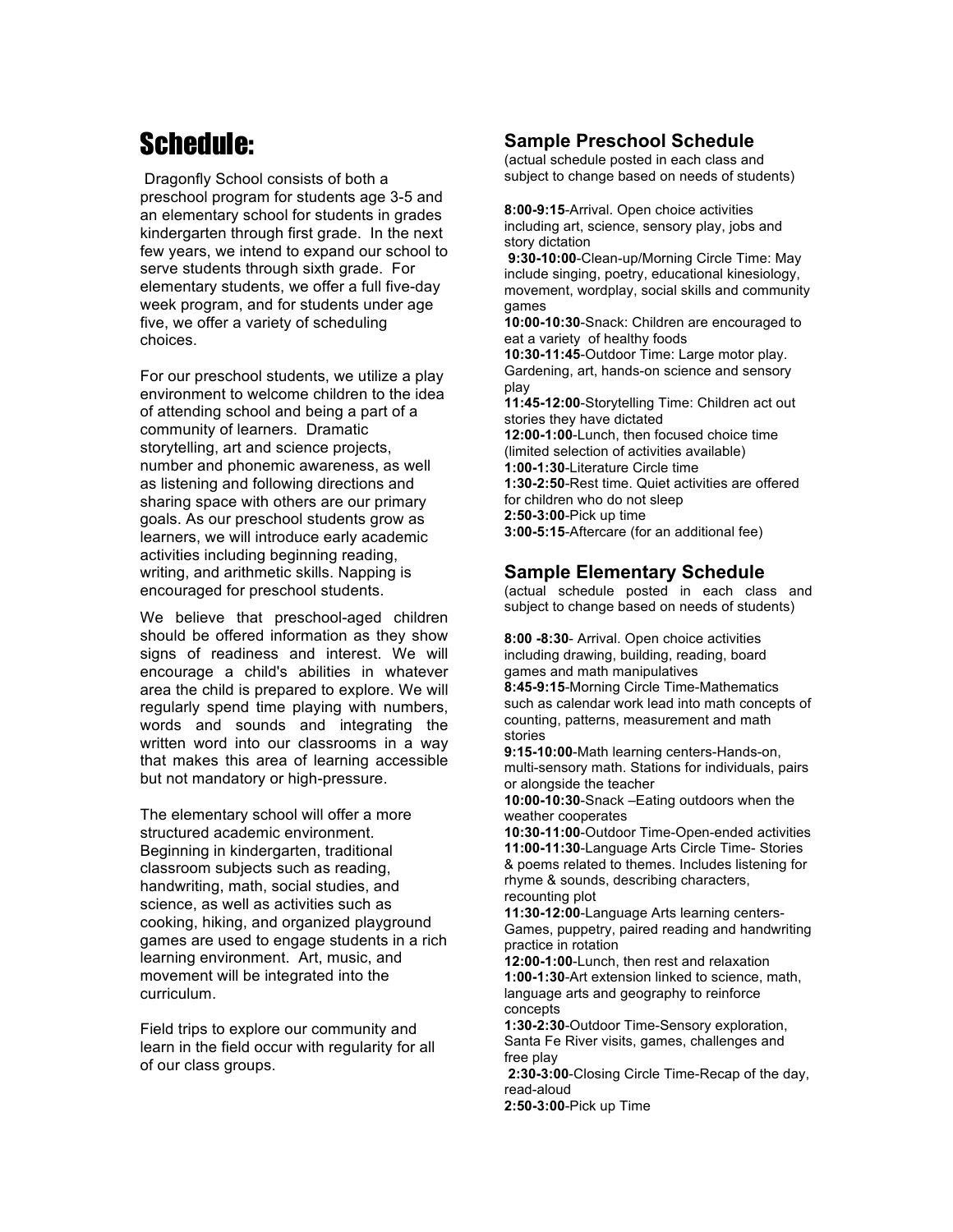## Curriculum:

Dragonfly School is determined to provide a strong academic program using the best educational strategies available. We recognize that when students graduate and/or move on from Dragonfly, they will need to have mastery of basic skills to succeed as they continue with their educations.

To this end, we will:

#### **Create a safe and supportive learning environment:**

Children learn best when they are relaxed and happy. We will make sure our school is addressing the emotional needs of our students, and that our students feel safe and welcome.

#### **Make the learning process appealing to students:**

We will work to make education joyful and engaging for our students. We will utilize thematic education units, outdoor classrooms, hands-on learning, experiments, demonstrations, and long-term projects.

#### **Recognize individual learning differences:**

We will keep the teacher to student ratio low. This gives us the flexibility to work with the individual learning styles of our students and adjust our curriculum accordingly. We will strive to find the place of "functional tension" for each student – where the student is neither bored nor frustrated by classroom expectations.

#### **Build a coherent and consistent curriculum**

Our teachers will work together to make sure that our lessons follow a consistent path from year to year, building, scaffolding, integrating and to provide an opportunity for them to build on prior knowledge.

#### **Utilize educational research and resources:**

We stay informed about current educational research and utilize resources available to educators to help us make good choices in our curriculum. Currently, we are utilizing information from the Educational Development Center (*www.edu.org*), The University of Oregon's "Reading in America" program (*http://reading.uoregon.edu*)and the Foundation for Comprehensive Early Literacy and Learning (*www.cell-exll.com*)

#### **Examine benchmarks and standards**:

We will be aware of the benchmarks and standards for education set forth by the State of New Mexico and strive to make sure our curriculum meets or exceeds those standards.

#### **Maintain flexibility:**

If any of our methods are not working, we will change them according to the needs of our students.

## **No Child Left Inside**

 Dragonfly School is proud to be part of "No Child Left Inside" – a national movement to connect children with the outdoors. This movement is in response to research that suggests that interactions with nature provide students with a wealth of benefits such as increased mental health, better concentration and higher levels of happiness. More information can be found at the Children and Nature Network at *http://www.cnaturenet.org/.*

#### **Accreditation**

Dragonfly School will be seeking accreditation from a reputable educational organization. This process will take several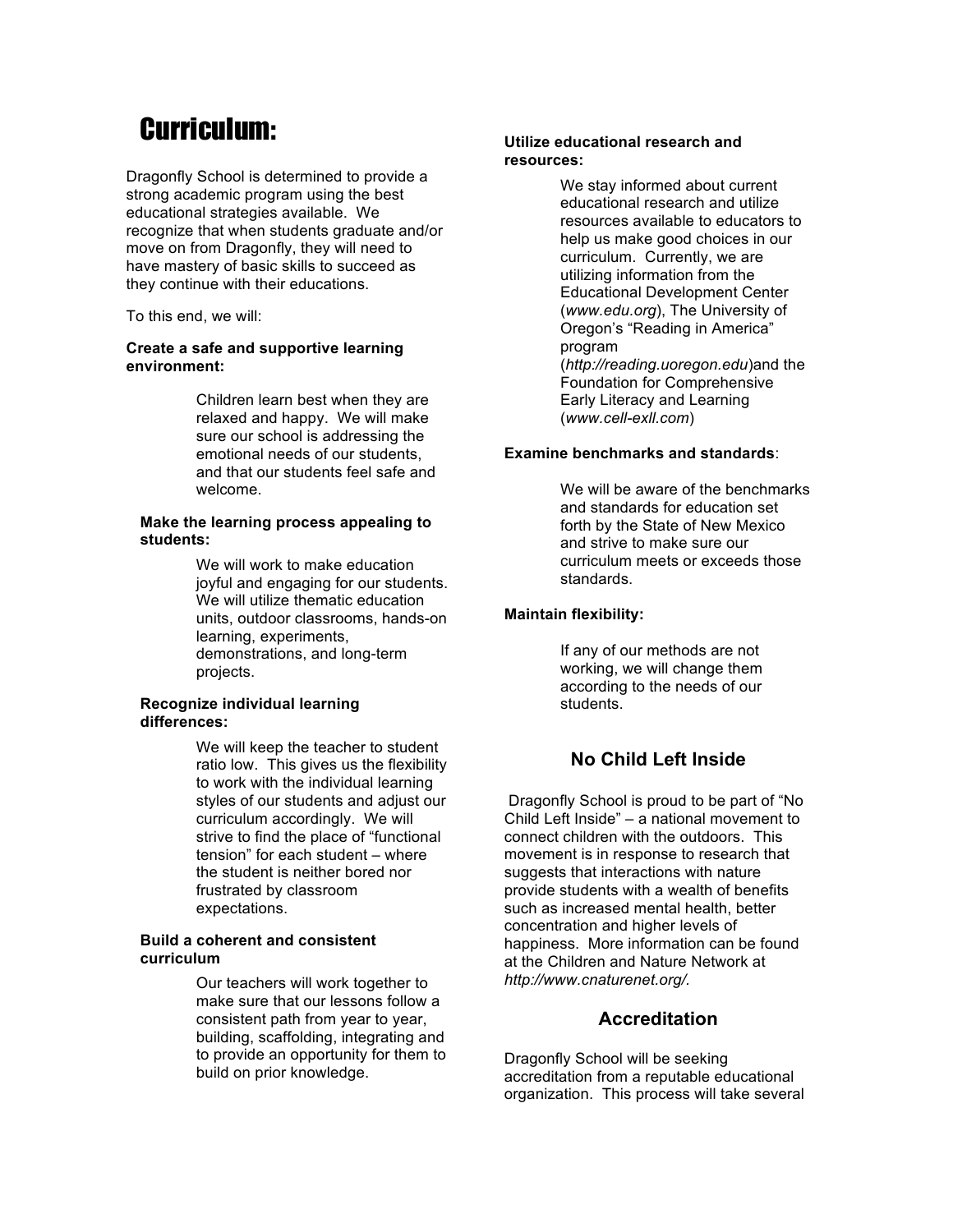years to complete, but we believe that it will provide our school with quality teacher training, a supported curriculum and an enhanced reputation in the Santa Fe community.

## Preparing for the School Day:

Have your child finish breakfast before coming into the school. Unless your child needs a particular toy or other transitional object from home for show-and-tell or to help him or her during naptime, you should leave personal toys at home. Please label all items brought to school. These are hard to keep track of at school and can be mislaid.

#### **Clothing**

Children should wear clothing that is appropriate to our active and sometimes messy style of learning. Do not send your child in outfits that can be "ruined" by paint, mud, dirt, or other materials.

Send your child in clothing that is appropriate for play, allowing your child the freedom to run, climb, jump, and wiggle. Do not send your child in clothing that restricts his or her movements. Make sure footwear is appropriate for outdoor activities.

Please remember that we will spend time outdoors each day with only very rare exceptions for extreme weather. Be sure your child is prepared for the changing seasons, including head and foot wear, raingear, winter coats, gloves, sun hat, etc, and sunscreen.

Please have at least **one complete extra set of clothing that should remain at school at all times.**

#### **Standard Supplies**

**Reusable lunchbox or lunch kit**; We strongly recommend a no-waste lunch for the benefit of all. Please stock up on **simple**  **containers** of various sizes which are manageable by your child and fit inside the lunchbox. Lunches should be self-contained, requiring no heating or refrigeration and should include **utensils** as your child may need.

**Reusable water bottle;** Metal is best. Please no glass or single-use plastic water bottles; we have filtered water so your child may refill as necessary. (We do have spare water bottles in the event you forget.)

**Sunscreen;** a bottle for the classroom and on your child's body daily before drop-off

#### **Sun/winter hat**

**Complete extra set of clothing** at school at all times for all students (seasonally appropriate)

*Toddler & Preschool Students Only:* **Small blanket and/or small pillow** for naptime use

*Elementary Students Only:* **Backpack and Homework Folder** to hold daily work and personal items

Your donations of standard or creative, new or reusable classroom items are always appreciated!

#### **PLEASE LABEL ALL THESE ITEMS WITH YOUR CHILD'S NAME IN PERMANENT MARKER. IF YOU LOVE IT, LABEL IT!**

#### **Food**

Children should come to school each day with enough food for a complete morning snack and lunch which will not require refrigeration or heating. Children in our aftercare program will also need an afternoon snack. In addition, it is essential that your child have a reusable, non-glass water bottle at all times. Filtered water is available in each classroom. Our guidelines for food are as follows:

Each child's lunch brought from home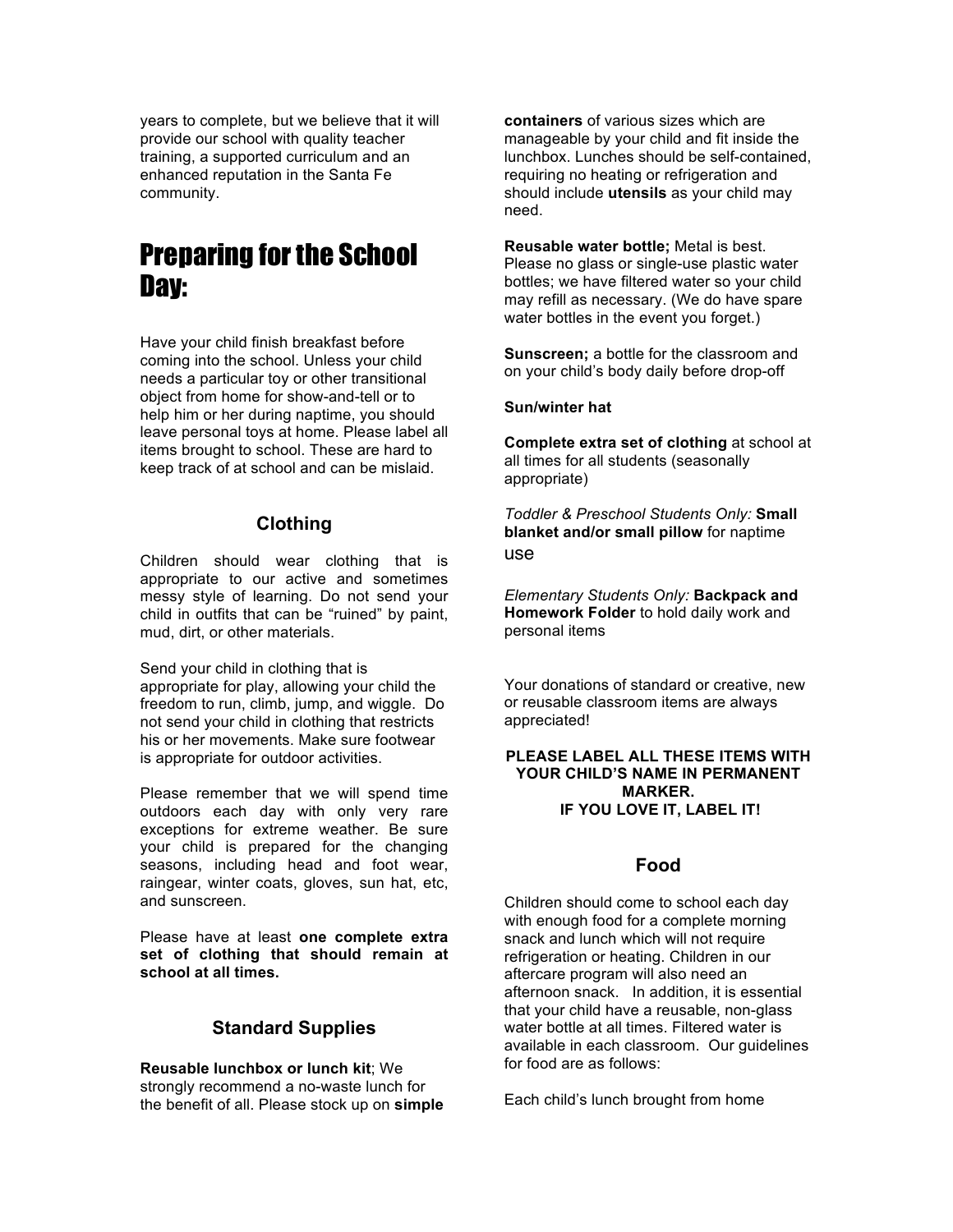should be clearly labeled with the child's name. Lunch containers should be reusable, not disposable. Please do **not** send lunchables, squeeze yogurts, or disposable, single use anything to the best of your ability. We are working hard to be a sustainable, eco-friendly community.

The staff is not able to warm, microwave, or refrigerate any lunches at school.

Please provide a selection of healthy, minimally-processed fresh proteins, fruits, vegetables and complex carbohydrates. Nutritious items that you might include in your child's lunch: yogurt, (peeled) boiled egg, meat roll-ups or jerky, fresh or dried fruit, vegetable pieces, nuts and nut butters, casseroles, burritos, crackers and cheese.

Please **limi**t salty items such as potato chips, pretzels, or corn chips.

Please do **not** send soda, candy, or sugary desserts, or any food that has sugar or corn syrup in the first 3 ingredients.

Please make sure that the meal is selfcontained, providing utensils, napkin or other items your child will need.

Please ascertain that your child is able to open and close containers with minimal assistance.

Keep in mind that your child will be responsible for learning to clean up her own mealtime messes. If you believe a food item will involve a big mess, it is better to save it for home.

Dragonfly School does not provide meals for children but incorporates cooking projects into our curriculum. We will keep these projects healthy, using organic products when possible and utilizing a minimum of sugar. We will observe and make allowances for any dietary restrictions.

#### **Drop-off and Pick-up**

All classrooms will have a sign-in/sign-out sheet. Please note the **time** of your arrival and **initial** the appropriate space on the

sheet when you drop your child off in the morning. You may use the provided communication tablet in the classroom signin area to communicate with your child's teachers.

In the afternoon, parents should pick up their children in the classrooms. Please note the time of your departure and initial the appropriate space on the sign-in/sign-out sheet.

Parents are responsible for the supervision of their children upon arrival for pick-up. Parents who are present but not supervising their children may be required to pay the \$17 fee for aftercare for that day.

Please help students and staff ease transitions by assisting your child to leave school in a timely way at the end of each day. We are very privileged to have a location in the vicinity of the Alto St. Park and encourage families to use this space for after school activities. It is important that we retain the Dragonfly facilities for students enrolled in the two aftercare programs running in this space.

Children must be accompanied by an adult in the parking lot at all times. Please hold your child's hand and walk along the fence in front of parked cars.

We maintain a file of the names, addresses, and telephone numbers of persons authorized to pick up each child in our care. We only release a child to a person for whom we have written consent by the custodial parent.

In an emergency and at your request, we can make arrangements over the telephone to release your child to another responsible adult with your approval. We reserve the right to ask this person for identification.

Under no circumstances will we release a child to someone who appears to be intoxicated or under the influence of drugs or alcohol.

## **Drop-In Days**

When space is available, we offer drop-in days to families enrolled in our 4-day week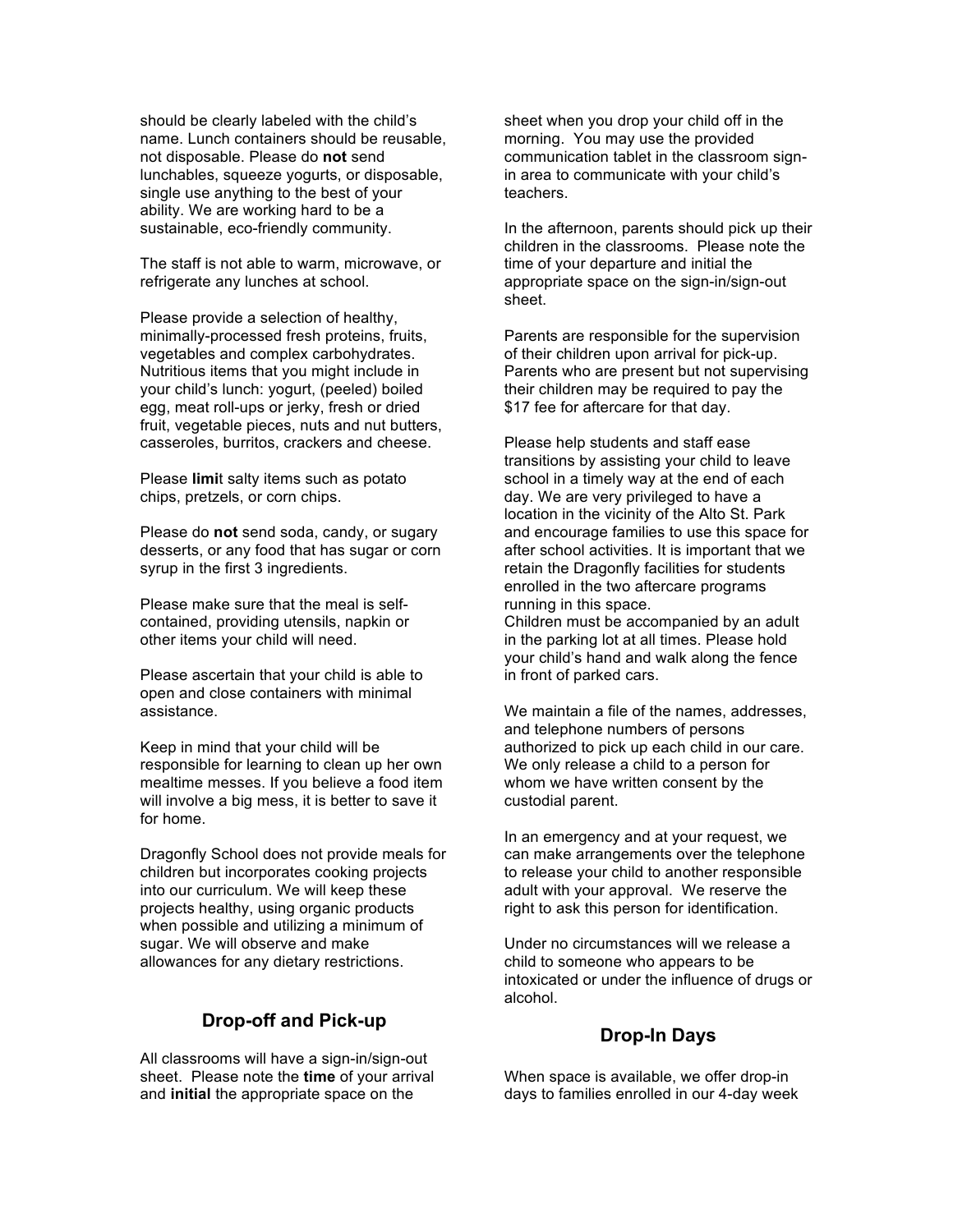program in the preschool, for a fee of \$50 per day. If you are interested in using this service, please ask your classroom teacher.

#### **Aftercare**

 Dragonfly School provides aftercare for all of its preschool students from 3-5:15 pm on Monday through Fridays. If you require aftercare on a regular basis, you may pay for it as part of your monthly tuition by contracting for it on a yearly basis.

Drop-in care is also available. This can be arranged by signing up in the aftercare classroom for the day that aftercare is needed. For last-minute drop-ins, you may call and leave a message during the school day with our office at 995-9869. Our daily drop-in rate is \$17 per day payable through the use of a pre-paid punchcard good for 5 or 10 visits. Drop-in days must be pre-paid. Please be aware that we may not be able to accommodate you if the aftercare program is full. If you have one day's outstanding payment or late fee, payment will be required prior to another day of attendance.

Drop-in is also available for our half-day students to stay until 3:00 by utilizing the same punchcard system.

For older students (age 5 and above) aftercare is also available on the premises from 3-6 pm through the Children's Adventure Company. Please call 984-8870 for more information.

### **Late Pick-Up Policy**

Pick-up time is between 2:50 and 3:00. After a five-minute grace period, the full \$17 fee for aftercare will be due. No exceptions will be made. Parents will be responsible for making payment on the same day or will be billed accordingly.

If your child is in aftercare, he or she must be picked up by 5:10 pm. Anyone who arrives after 5:15 is late. You will be fined \$17 per child for each late pick-up. If you are more than 15 minutes late, you will be charged an additional \$1 per minute per child. Late payment is to be made directly to the teacher on duty at the time.

Please understand that timeliness is important to students and that teachers need to get home too.

Lateness is determined by an "atomic" clock that automatically sets itself to the official time of the United States as determined by the National Institute of Standards and Technology.

## Dragonfly Parking Lot Information:

**Our parking lot agreement was made with the La Madera Neighborhood when the property was initially approved for zoning as a school. The school could lose its zoning if the agreements are not honored, and neighbors report the violations to the zoning board. Please help us be good neighbors.**

#### **Do**

1. Drive 25 mph or less on Alto Street.

2. Enter on the entrance lane, nearest the Casita adobe wall and coyote fence.

3. Drop off and pick up ONLY in the bottom parking lot.

4. Turn off cell phones when on the school property.

5. Circle counter-clockwise ALL the way around the parking lot.

6. Always hold your child's hand in the parking lot.

7. Exit using the driveway on the right hand side.

8. Only turn right when exiting, and remain on Alto St. at least as far as La Madera (by Alameda Middle School) before turning left.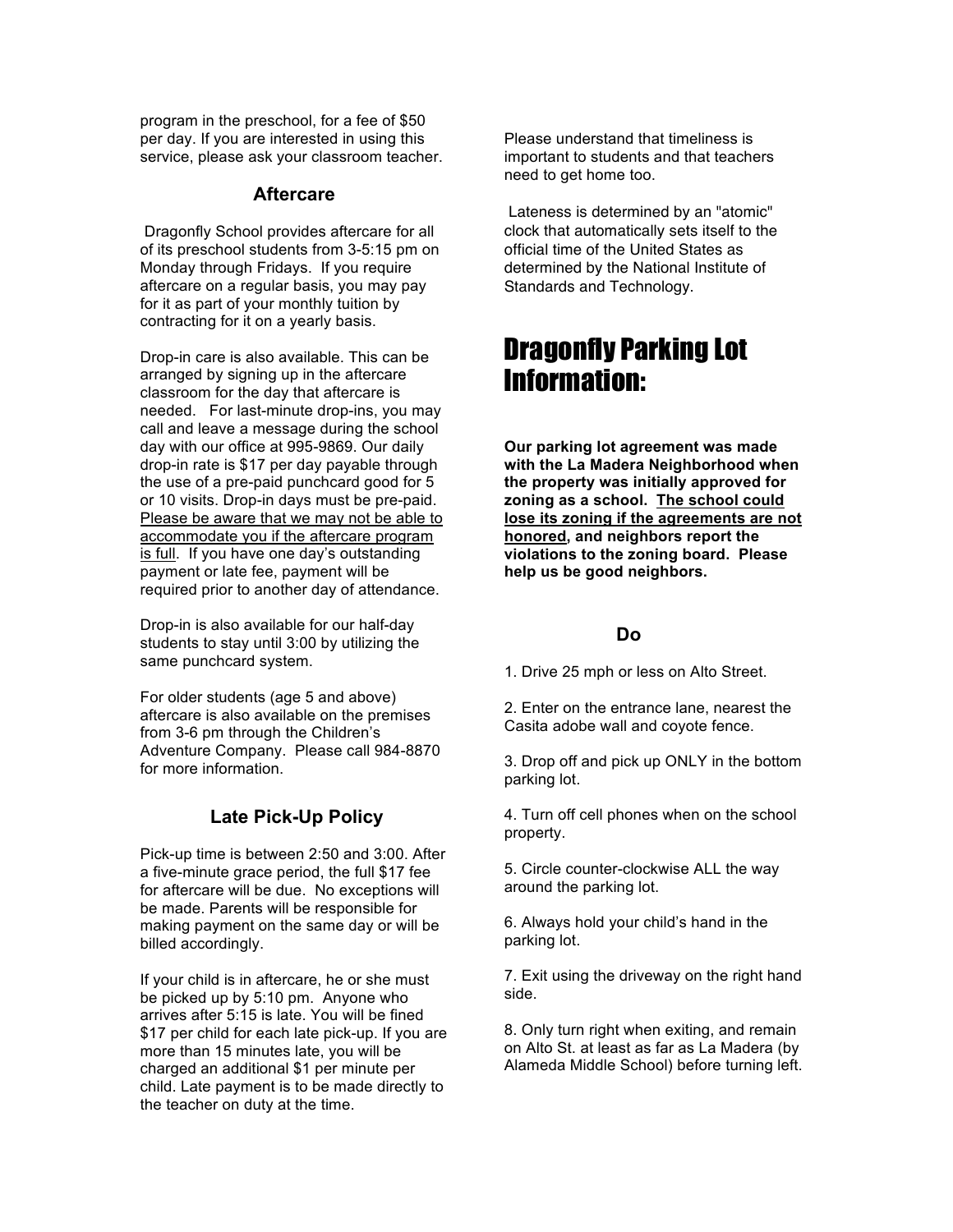## **Don't**

1. Don't drive over the speed limit in our neighborhood.

2. Don't drive down the middle or to the left hand side of the driveway.

3. Don't park anywhere at the top at any time of day. The gate is locked. This includes the parking spaces in front of the gate and the dirt area near the storage shed on our neighbor's property.

4. Don't use a cell phone during pick up or drop off.

5. Don't back up or cut across to exit.

6. Don't leave any child unattended in your car or in the parking lot.

7. Don't exit from the entrance lane.

8. Don't turn left on any neighborhood street before La Madera when leaving the school .

#### **Non-Motorized Access**

Access to the top gate on Alto St. will be granted to families arriving at school on foot or bicycle. A key to the top gate will be provided to those who sign our key agreement form for the current school year.

## Health and Hygiene:

#### **Immunizations**

In accordance with state licensing regulations, your child must have a current immunization record or a public health division approved exemption on file with Dragonfly School prior to admission.

#### **Medications**

We will administer over-the-counter orprescription medications provided by a parent. Medications must be in the original container and be clearly marked with the child's name and instructions as to times and dosages to administer. Medications are stored in a lockbox with all instructions.

### **Hygiene**

We teach coughing and sneezing into the "elbow" (crook of the arm) - NOT INTO THE HAND.

We require children to wash hands before eating, after using the bathroom and as indicated by nose blowing, etc. Proper hand washing requires soap and water with a thorough scrubbing motion. 20 seconds is adequate. We provide a mild, non-antibacterial soap.

We let children know that putting toys in their mouths can spread disease and immediately wash any toy that has made its way into a child's mouth. We practice PRETEND biting, drinking, eating of play foods – hold away from mouth, use sound effects instead of putting things in mouth.

We instruct children in proper tissue use-use two hands, pinch the nose and blow, wipe and throw it in the garbage can. Wash hands afterwards.

When necessary, we will also instruct children in proper hygiene skills related to toileting.

#### **Illness**

We require you to keep your child at home if he/she exhibits signs of contagion:

- Diarrhea
- Vomiting
- Impetigo (rash caused by strep or staph)
- Headache
- Sore throat or persistent cough
- Yellow/greenish nasal discharge
- Redness, drainage or discharge from eyes
- Elevated temperature
- Infectious rash (chicken pox, measles)
- Scabies, head lice or other infestation

When serious contagious illness has been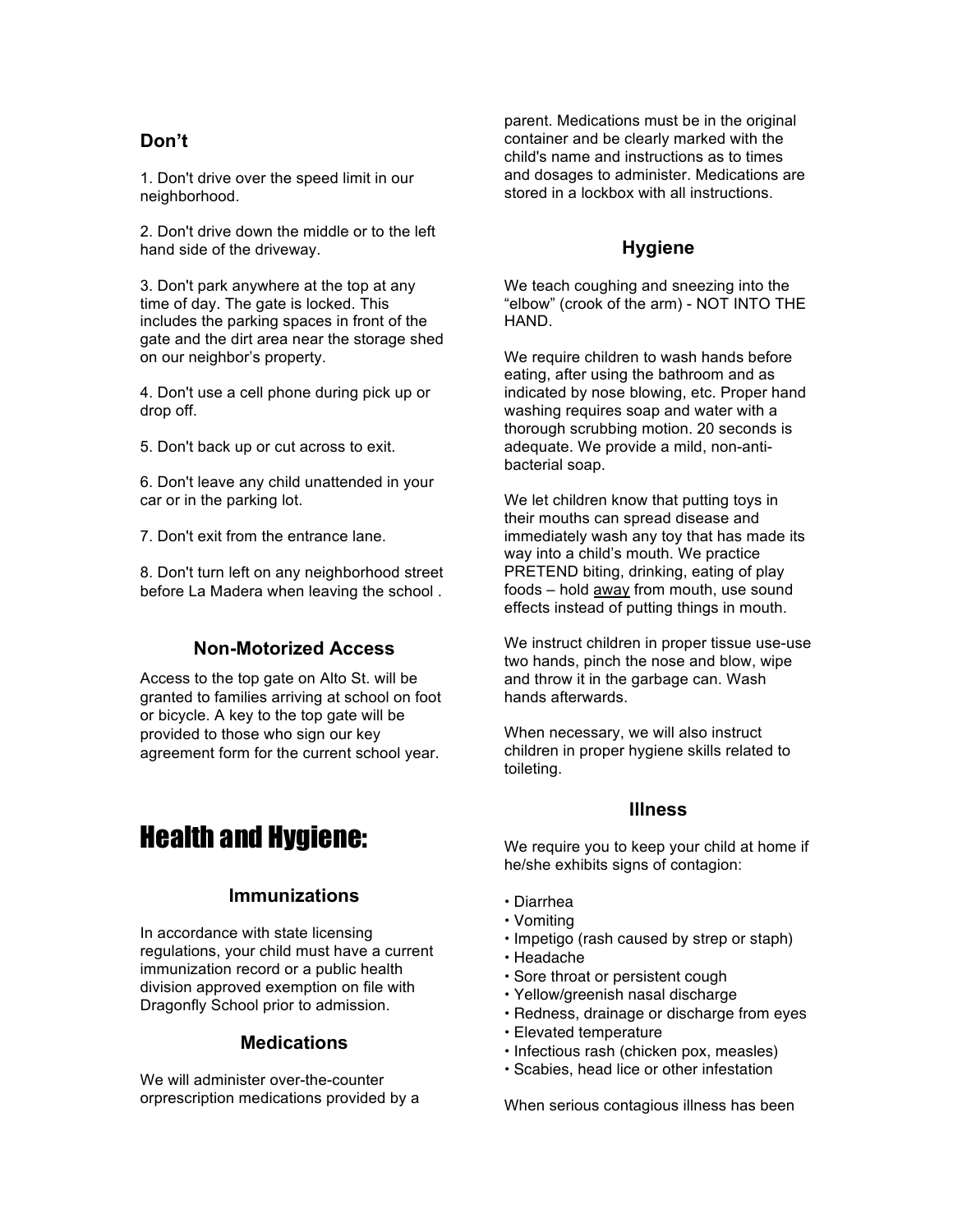diagnosed in our community, we will inform families. If your child has been diagnosed with a contagious illness, please let us know so that we can inform other parents of symptoms to be aware of.

Your child should be able to return to school with your physician's approval 24 hours after symptoms have subsided, 24 hours after antibiotic treatment has begun or 24 hours after the child's temperature has returned to normal.

Please remember that individual hygiene practices can make or break it for us all. Thank you for your help.

## **If a Child Gets Sick at School**

When a child becomes ill at school, *i.e.*, temperature of 100.5 degrees or more, headache or stomachache, etc. parents will be notified and asked to pick up the child as soon as possible. We will make them comfortable and provide supervision until a parent can pick up. If we call you, please come as soon as possible, because your child needs to be at home. Parents are expected to support and respect **any** staff member's decision to send a child home for **any** reason.

#### **Allergies**

Please alert staff in writing about your child's allergies (milk products, bee stings, peanuts, cats or dogs, etc.). Unless you state an objection, we will post a list of children affected by allergies for quick reference by staff.

## **Medical Emergencies**

Members of our staff have training in first aid and cardiopulmonary resuscitation (CPR). Occasionally, the school offers a CPR and first aid training program for parents.

We will inform you if your child has an injury at school—a bumped head, skinned knee, splinter, etc. When it is notable, an incident report is completed by staff to be signed by a staff member and parent with one copy for the child's file and one copy for the parent on the day of the incident

In the event of an emergency, children will be transported by ambulance to the hospital. The parents will be notified immediately. Health forms on file include parent information, emergency contacts, special medical conditions where applicable, and a medical release to seek treatment if the parents cannot be reached. **Please keep your records up to date at all times**, notifying us of changes as they occur. A staff member will accompany any child required to ride in the ambulance and stay until the parents arrive.

## Snow Days and Snow Delays:

On days when it snows, Dragonfly School will follow the policies determined by the Santa Fe Public Schools. If the public schools announce a delay, then we will also have a delay. Dragonfly opens at 10 AM in the event a two-hour delay is called. **We cancel school** if the Santa Fe Public Schools cancel. Please be sure to be available to pick up your child if conditions mandate that school close early.

Information about school delays and closures is available on local television, radio stations, and at the Santa Fe Public School website- *www.sfps.info*. Whenever possible, snow day information will be available via the school's voice mail system (505-995-9869)and on the home page of our website, *www.dragonflyschool.com*

Although we realize that snow days can be an unexpected inconvenience for parents, our policy is designed to keep our families, staff, and fellow citizens safe.

## Safety Policy:

The safety of the children is our most basic responsibility. Without safety the rest of what we offer is irrelevant. We apply all the good sense rules about safe play that you would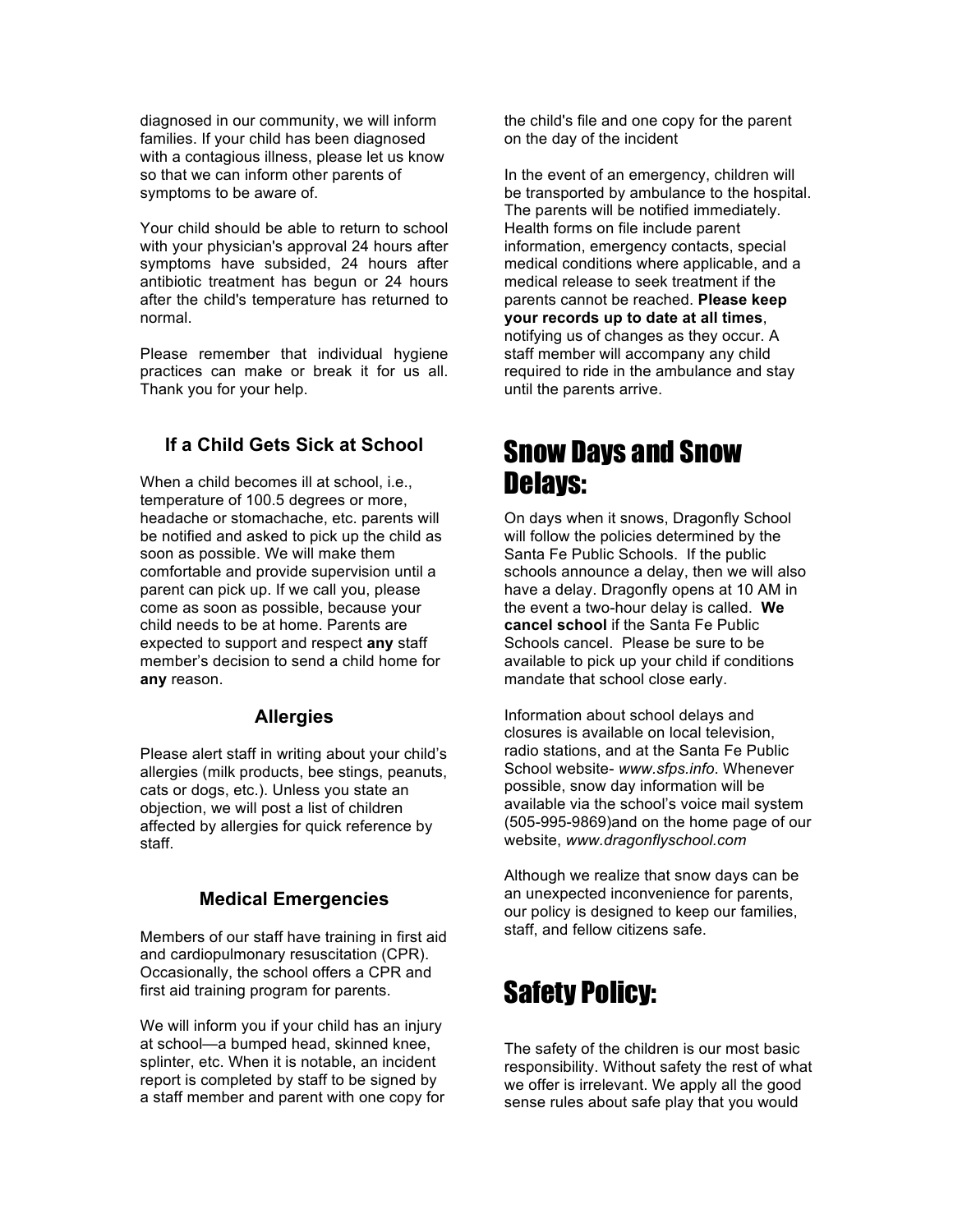at home – no climbing on tables and chairs, listening to the teachers, etc.

Staff and teachers will:

- Supervise children carefully
- Identify and remove hazards from classrooms and play areas
- Instruct students on how to be safe on the playground equipment
- Intervene when students are being unsafe

Children learn by testing their abilities. They should be allowed to participate in activities appropriate for their development even though these activities might result in some minor injuries, such as scrapes and bruises. However, children should be prevented from taking part in activities or using equipment that is beyond their abilities and that may result in major injuries such as broken bones.

#### **Fantasy Play**

From an early age, children explore complex and unresolved themes through their play that are sometimes difficult for adults to support. These include death, violence, gender, power, and reality vs. fantasy.

At Dragonfly children are given the opportunity to make sense of these issues with adult supervision and support. Within this type of play, boundaries are set and rules are made, and all players give verbal consent. Children must ask others to participate and must accept a negative response. Teachers monitor and facilitate communication so all players feel safe, powerful and supported in their play.

Teachers may model reasons to choose not to participate – feeling unsafe, not liking guns, not wanting to die.

We believe that accepting children's curiosity and allowing expression through play teaches children to be open and honest in their learning.

#### **Communication**

At Dragonfly School, we believe in the importance of helping children learn to evaluate their own safety. As teachers check in with children to gain their own insight into whether a certain type of play is safe or not, (physically or emotionally), we are attempting to raise their awareness and give them the responsibility for assessing their own practices. We ask many questions as teachers, as well: about feelings concerning various games, how to keep one's self or each other safe and about beliefs and boundaries within each child's family.

Dragonfly teachers are licensed pre-school and K-8 teachers who have a depth of experience with children. However, we are not educational specialists. When a child demonstrates ongoing problems, either socio-emotional or learning difficulties, parents are expected to find support outside the school to address the issue. The school maintains a list of therapists to share with families.

#### **Fire Drills**

Fire drills are held once a month at various times throughout the day. Students practice how to exit the building to the play yard in a quiet, orderly fashion.

#### **Disaster Plan**

In the event of an emergency that requires us to evacuate our campus, teachers and staff will lead students across the bridge to take shelter at Gonzales Elementary School at 851 West Alameda. Teachers will have a list of parent phone numbers, and parents will be notified to come pick their children up.

#### **Behavioral Issues**

In the case of a serious breach of the emotional or physical safety of others by a child, a parent will be called immediately. The child will remain away from school until the parents and staff can meet to decide a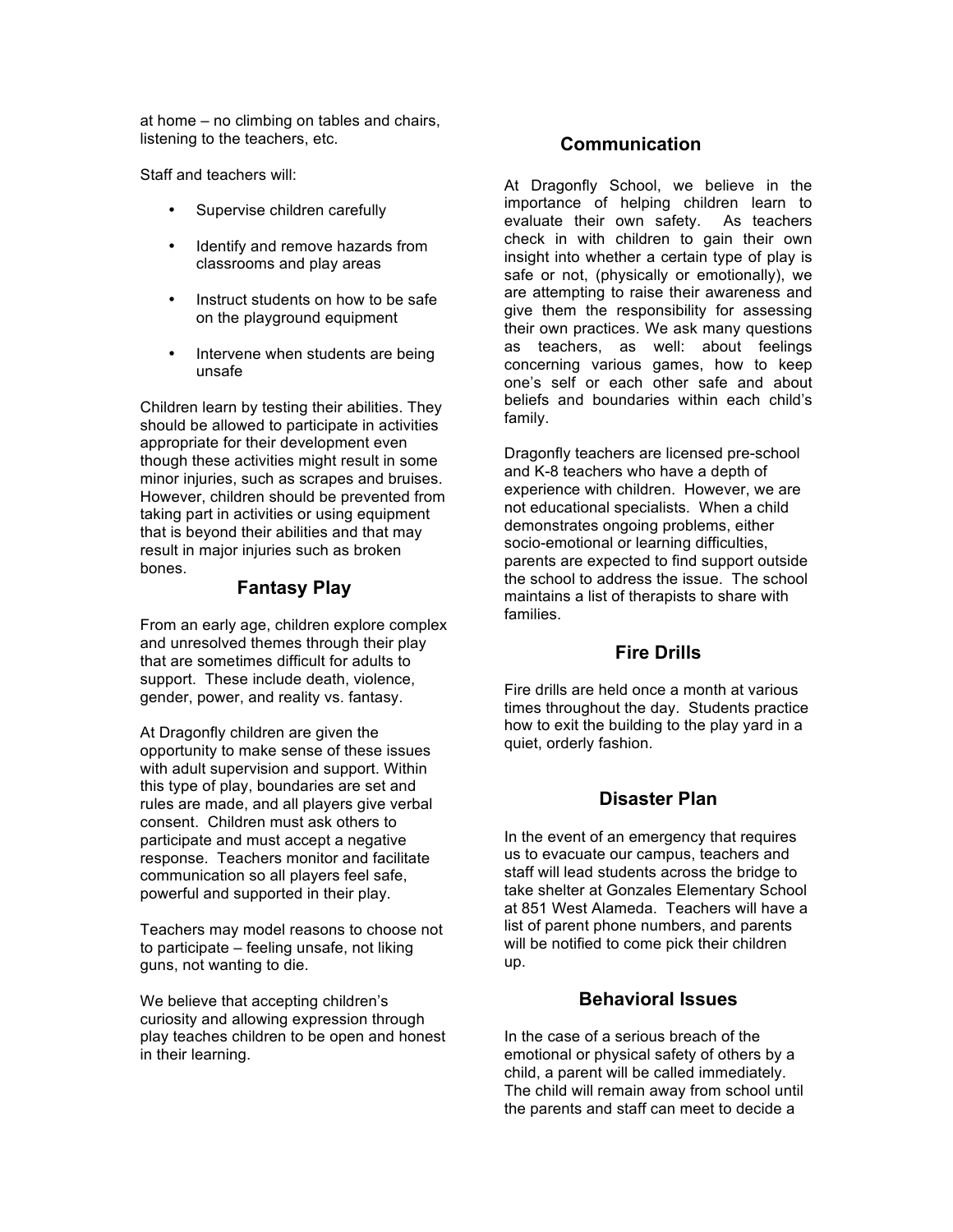course of action. If appropriate or necessary, parents of other children will be notified as soon as possible. Parents are expected to support and respect **any** staff members decision to send a child home for **any**  reason.

If an incident involves more than one student, all parents will be informed promptly, AND all students may be required to remain at home until the incident is resolved. Each student and their parents will meet with the appropriate director privately to share information and decide on appropriate actions. If the directors deem it appropriate, a facilitated group meeting may be held as part of the action plan.

It is the school's goal that students are allowed to learn from the consequences of making poor choices and are supported in regaining their place in the school community by demonstrating remorse, responsibility and accountability.

#### **Incident Reports**

If a serious incident occurs at school, teachers will fill out an incident report. The report will be given to parents to sign and will be placed in the child's record. Parents will be provided with a copy of the report.

The name(s) of any other student(s) involved in the incident will be withheld from the report in the interest of confidentiality.

#### **Suspicion of Abuse or Neglect**

If there is any suspicion of child abuse or neglect, a Dragonfly School staff member will notify a local law enforcement agency and/or the State of New Mexico's Children, Youth and Families Department, as required by law.

## Guidance Policy

Dragonfly School offers each child a respectful and safe learning environment where they may interact with other children. We support children's positive behavior and remember to consider the emotional and behavioral health of children and their families. We take time to get to know children and families and build relationships that support positive behaviors. Clear and specific classroom and playground rules and expectations are taught to our students. The following steps are taken when behavior needs to be modified:

1. Remind the child of a particular rule or expectation.

2. Redirect the child by offering choices and encouraging the child to make positive personal choices.

3. Help the child resolve the conflict.

4. Stop the behavior if it becomes a matter of safety.

5. Teach appropriate behavior to help the child develop new, positive ways of resolving problems.

6. Teach the child to focus on feelings and use words instead of physical behaviors.

As we guide the child's behavior we remember that:

- 1. Each child develops at an individual rate.
- 2. Each child's behavioral needs are unique. 3. Each child and their family's culture and traditions must be respected.

We will not use physical punishment of any kind. We will use redirection, validation, and reinforcement of positive behavior

## Parent Roles and Responsibilities:

#### **Parent Involvement**

Building a strong school community is an important goal for Dragonfly School. Dragonfly School has an open-door policy for families; parents are welcome whenever they choose to visit or participate. Many parents occasionally choose to stay for morning circle, spend part of the day with their child, help out in the classroom, or come in during special events.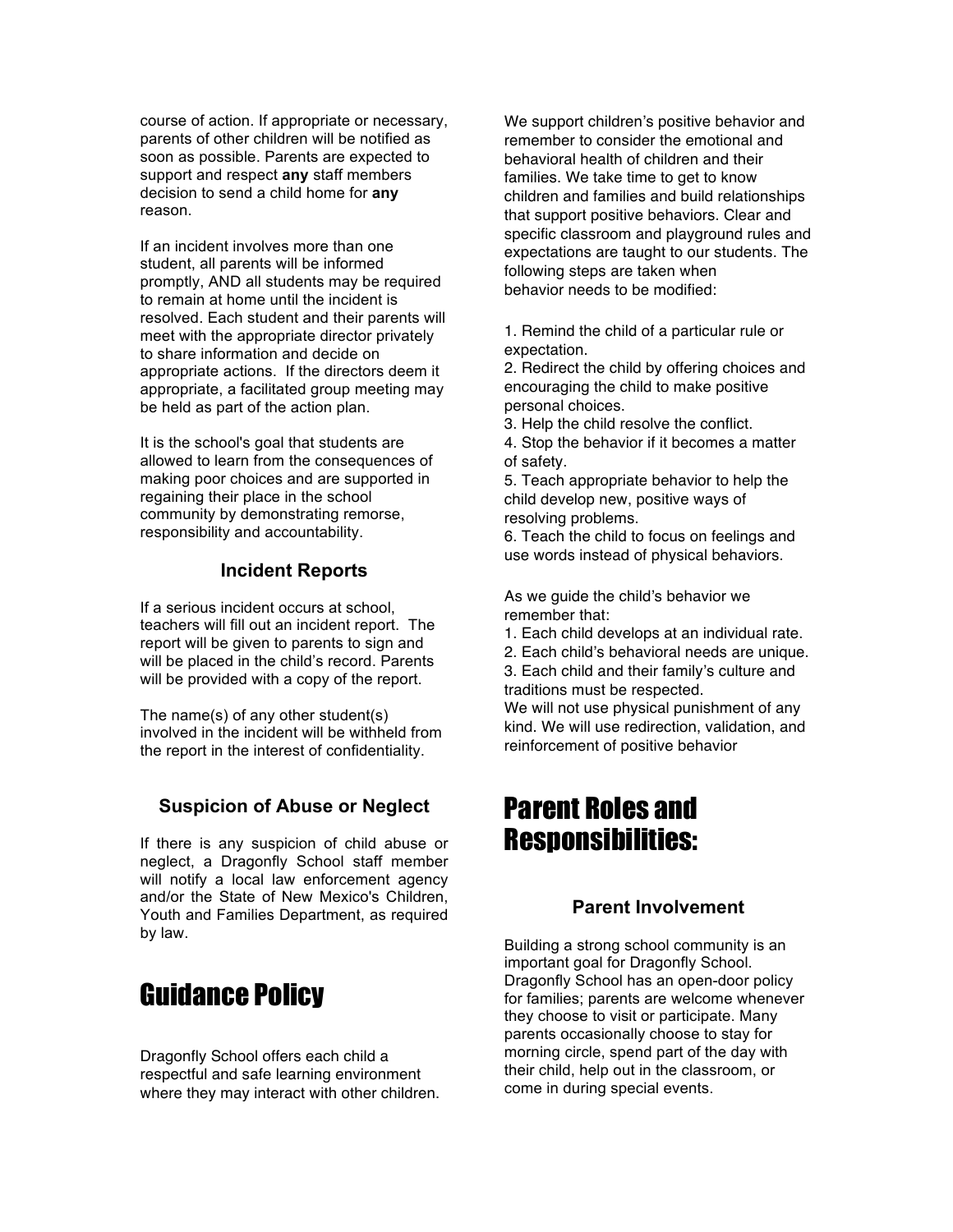Dragonfly School will also have school-wide events and celebrations to come together and get to know one another. We will have a school-wide get-together before the first day, back-to-school night, celebrations in the fall and spring as well as other events.

We encourage families to enhance our school by offering their personal expertise and interests within the classroom or for the benefit of the school at large. If you have a special skill or an idea for a special program, please speak to our director.

Because we are a small school, we understand that we function best with the support of our parent body. We require that each school family complete nine hours of service time towards the school each year. Opportunities for this service range from school board membership, planning and helping with special events to gardening with your child's class, doing laundry or driving on field trips. A list of service choices will be provided and your classroom teacher will track each family's hours.

### **Field Trips**

Field trips beyond walking distance may require parent drivers in personal vehicles; we will request volunteers when anticipating these events. Parent drivers will be required to provide proof of auto insurance prior to driving Dragonfly students in their vehicles. Dragonfly also has rental access to one 13 passenger van that belongs to Children's Adventure Company. When we are utilizing the van for field trips, parents will be required to securely fasten their child's car seat into the van prior to transportation.

#### **Back to School Night**

Back to School Night will be held each year in early September. This is an opportunity for us to tell you about our plans for the school year. It is important that at least one family member attend. As our staff participates in this event, no childcare will be provided.

#### **Conferences**

Formal conferences will be held in November and January between teachers and parents. These conferences are an opportunity for teachers to discuss student achievement, accomplishments, and areas of concern. Parents are encouraged to give information to teachers about their child as well. At any time during the year, a family may request a conference with their teacher.

### **Conveying Information**

Each classroom at Dragonfly School will have a system for communicating important information to parents. Mailboxes or homework folders are examples of these, and information for individual methods will be explained to you by your child's classroom teacher. As we attempt to reduce our use of paper, most of our communications will be electronic via email and reproduced on our website, *www.dragonflyschool.com*. The school calendar will be frequently updated and accessible through the link on our website.

A mailbox will be available on the door of our school office for your comments and suggestions; in the interest of direct communication, please sign all correspondence directed towards staff.

Mailboxes for individual staff members and the school board are located in the main office. Our school directory will contain phone numbers and email addresses for our staff, as well as families of Dragonfly.

#### **Absences**

Please call the office if your child will miss school due to illness, vacation, appointments, or other reasons. The number is (505) 995-9869. Please leave a message on the machine if no one is available to answer.

#### **Birthdays**

Each child will have the opportunity to be honored for his or her birthday in rituals specific to each classroom. Often, this involves a special "birthday circle" that parents are encouraged to attend. If your child's birthday is during the summer, on a weekend, or during a holiday, please speak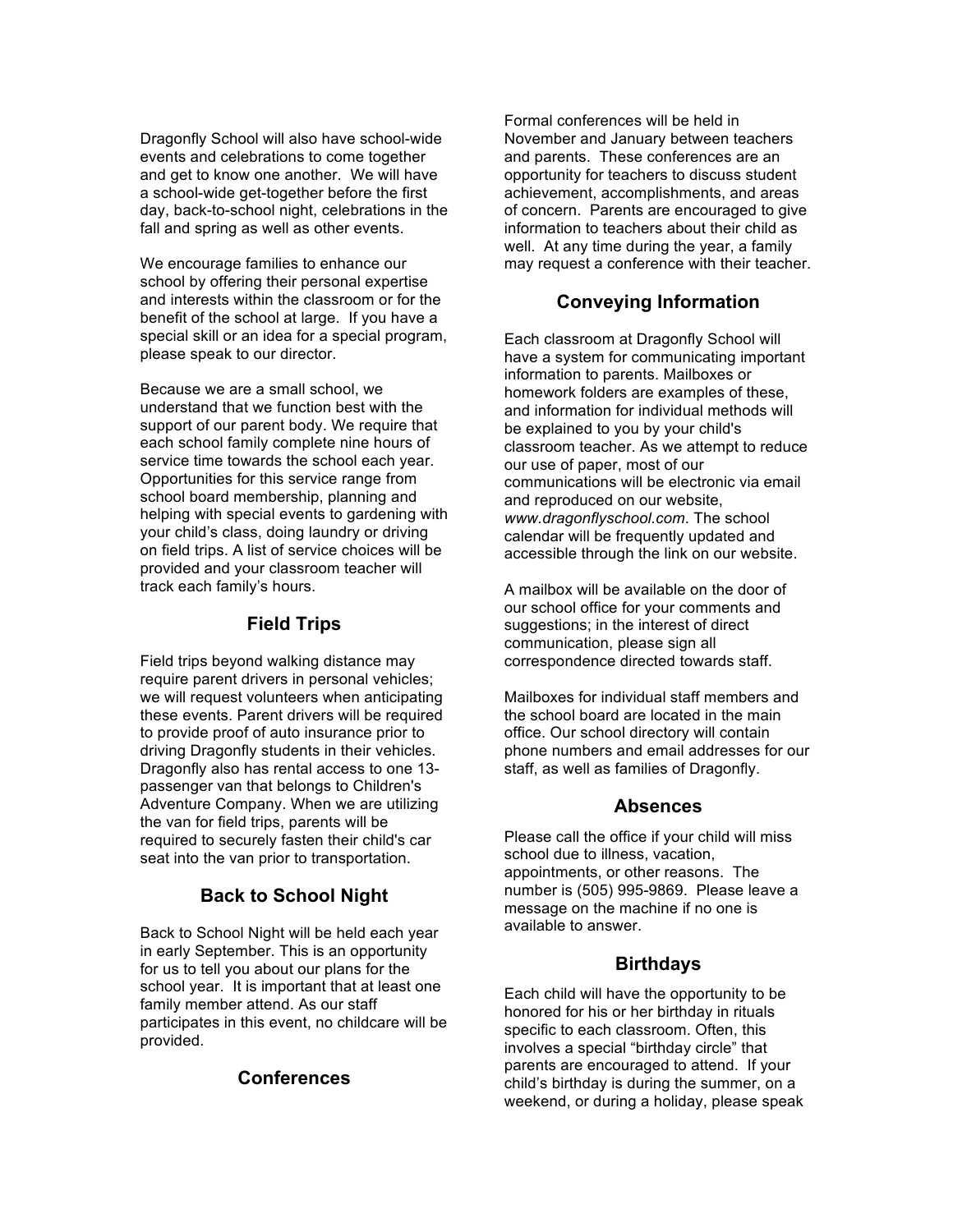to your teacher about having a special celebration day assigned for your child.

We also maintain a tradition in which the birthday child gives an inscribed copy of a favorite book to the school. We would love to have these books as a record of your child's time at Dragonfly.

A food treat or other non-food token (such as bubbles, balloons, playdough, or other small party favors) may be brought to share with the class on this day. We strongly encourage non-sugary treats, but we also allow for personal choice concerning your child's birthday. Please check with your child's teacher regarding any food sensitivities.

**If you choose to have a birthday party outside of school, please do not bring invitations to school unless you intend to invite the entire class. You may refer to the school directory for private contact information.**

## **Holiday Celebrations**

Instead of placing emphasis on specific holidays, we choose to focus on the passing of seasons in the natural world and to address pertinent topics which arise for children in response to seasons and holidays i.e. the fear of monsters near Halloween, the joy of giving in December, the emergence of tulips in the spring. We will recognize some non-religious holidays and integrate the customs of families into our curriculum.

## **School Board**

 Dragonfly School is governed by a board of directors comprised of parents, academics, business people, and experienced non-profit professionals. Generally, the board meets o monthly, and meetings are open to parents and the general public. The location of the meeting will be in the weekly update of the week preceding the meeting and listed on our school calendars.

## **Committees**

Our board includes several committees to ensure that Dragonfly thrives and provides the best educational opportunities to our students. We have fundraising, finance, marketing and publicity and events committees, and we will form other committees as necessary. Please contact a director or a board member if you are interested in serving on a committee.

## **Fundraising**

From time to time, we will ask our families to help us raise money to enhance the type of programs we can offer our students. We will also be seeking funds to provide financial assistance to families in need. We will have an annual giving campaign, host special events, and seek funding from foundations, corporations, and other sources.

We actively encourage parents to participate in fundraising efforts and to consider Dragonfly School when making charitable donations. We would also be thrilled to hear from anyone who has fundraising ideas.

 Dragonfly School is a non-profit with 501(c)3 status. All gifts are tax-deductible. Our EIN # is 14-1984036.

## **Code of Conduct**

Teachers, staff, parents, volunteers and other adults at the school are expected to behave appropriately. We ask that all adults on campus treat each other and our students with respect, consideration, empathy, and kindness.

The following behaviors are strictly prohibited:

> corporal punishment emotional abuse humiliation abusive language harassment threatening behavior destruction of property lying stealing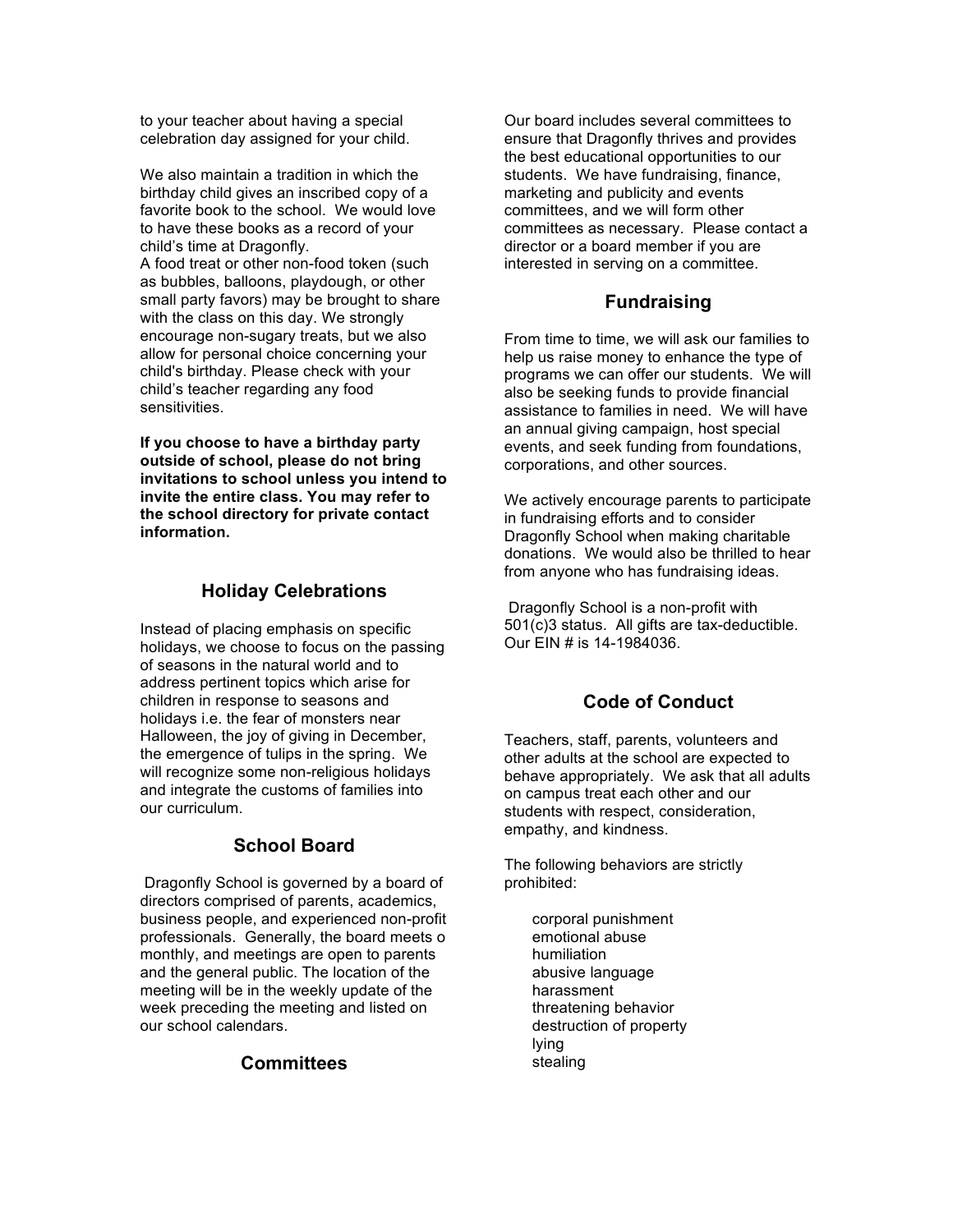Weapons are not allowed on the campus.

If an adult behaves inappropriately, they will be informed that the behavior is inappropriate, asked to stop, and/or asked to leave campus. If necessary, the school will notify the proper authorities.

### **Drug, Alcohol, and Tobacco Policy**

The use of recreational/illegal drugs, alcohol, and tobacco are strictly prohibited at Dragonfly School. This rule applies to staff, students, parents, invited guests, visitors, and anyone else who comes to our campus. Students will not be released to parents or other adults who appear to be under the influence of drugs or alcohol. If necessary, the school will notify the proper authorities.

## **Confidentiality**

Whereas we are a very close community, it is easy to share information regarding other families at the school. Please remember that every family is entitled to privacy.

Please do not discuss other people's personal information in the classroom areas or in the presence of the students.

Please do not share the school directory names and contact information for family and staff with anyone outside the school.

If you photograph children at the school, you must ask permission before reprinting photos anywhere except for school publications.

## **Required Forms**

Families must fill out several required forms at the beginning of September. If you have any questions about these forms, please contact one of our directors:

- Admissions Form
- Tuition Contract
- Release/Consent Form
- Proof of Immunization or a public health division approved exemption
- Parent Handbook Signature Page

# Other Rules of the School:

### **If a family has a problem with a staff member**

Should a problem arise with employees, parents should first try to resolve the problem directly with the involved staff person. If the resolution is unsatisfactory, the next step is to meet with the director. If the problem persists, parents should appeal to the Dragonfly School Board of Directors. The School Board will investigate and determine a resolution.

## **If a family has a problem with a director**

Should a problem arise with a director, parents should first try to resolve the problem directly with the involved director. If the resolution is unsatisfactory, the next step is to meet with the other director. If the problem persists, parents should appeal to the School Board. The School Board will investigate and determine a resolution.

## **If the school has a problem with a family**

Should an issue arise with a child or family, the director is authorized to notify them that there is a problem. S/he will meet with the family and the teacher/s to better understand the issue and to develop a corrective plan, specifying an acceptable time over which improvement is to take place. If improvement is not made and/or parents fail to participate in or cooperate with the corrective plan, the School Board may decide to intervene. After reviewing the case, their decision could be to either terminate the family's contract immediately or not to renew it for the following year.

 Dragonfly School will avoid asking a family to leave, but reserves the right to terminate or not renew a family's membership in the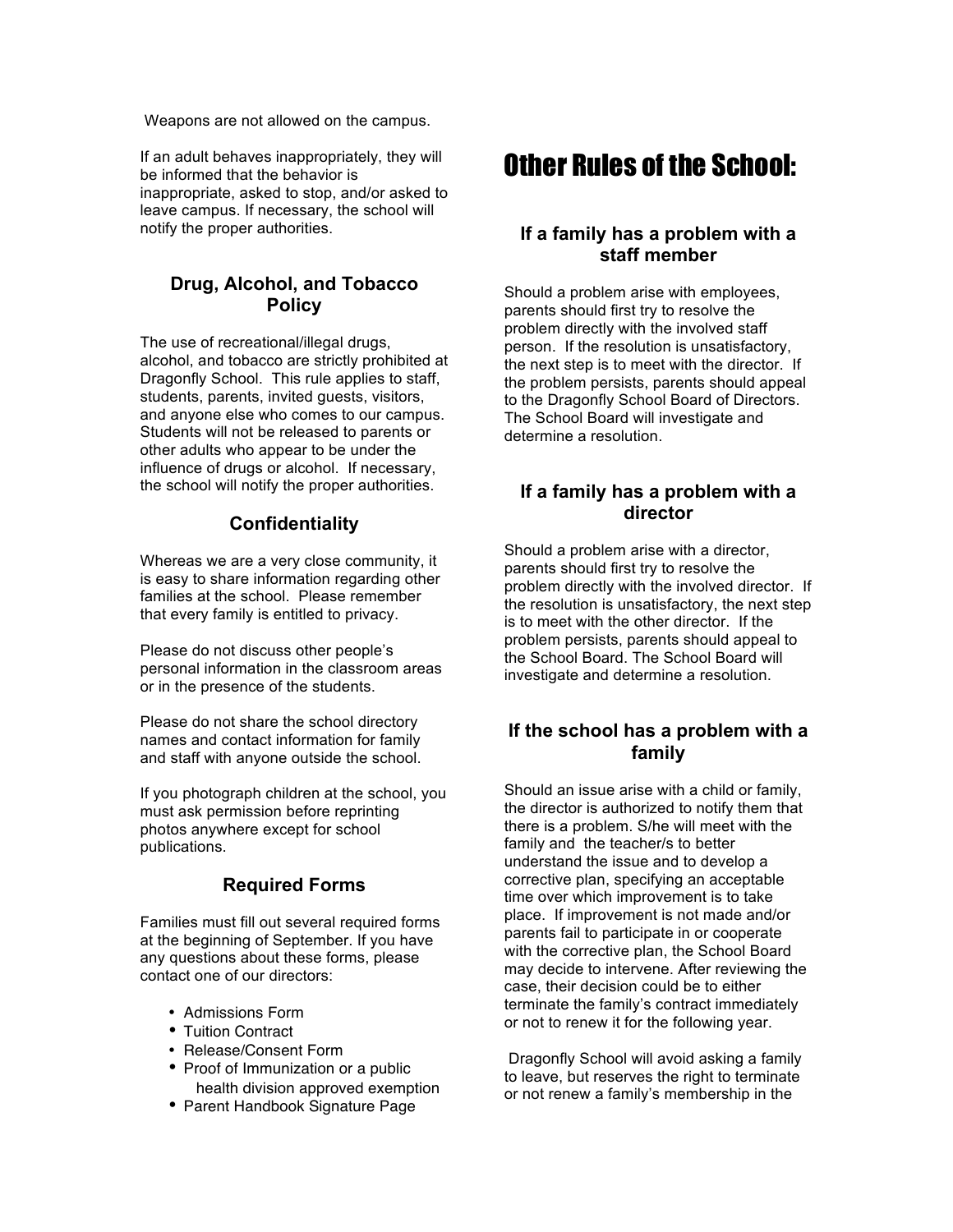school. Grounds for termination include but are not limited to:

#### **Danger or substantial risk to the health and safety of child and/or others.**

Should a child or parent pose an immediate threat to the health and safety of him/herself or others, and/or need constant individual supervision, the directors shall have the authority to temporarily or permanently exclude the child or parent from the school.

### **Consistent disruptions to the functioning**

**of the school by the child or parent.** Whenever a child or a parent's behavior substantially disrupts the program by taking additional time or resources of the staff or other families from regular school functions, the director is authorized to begin noncompliance proceedings.

#### **Failure to pay tuition.**

A late fee will be assessed on any payment more than 5 days overdue. Parents in arrears by two monthly installments or more must agree to an adjusted payment plan and adhere to it. Otherwise the family may be asked to withdraw their child from the school. **HARDSHIP EXCEPTIONS**: Parents can apply for a hardship exception to the tuition agreement by making a request in writing to the teaching staff and the School Board. If the budget allows for it, the request will be considered.

## Tuition:

**Tuition is due on the 25th of the month prior to the month of attendance**, beginning in August before the start of the school year . After the 1st of the month of attendance, tuition will be considered late and a late fee of \$25 will be due as well. Tuition for the school year is divided into nine equal payments.

Families are expected to sign up for automatic funds transfer to pay tuition directly from a financial institution.

Families must pay full monthly tuition regardless of the student's attendance. Absences due to illness or travel do not

change tuition responsibilities.

A full month of tuition is required as a deposit to secure a student's place at Dragonfly School. If a family chooses to leave the school prior to the end of the school year, the deposit will not be refunded. The family will be responsible for the entire tuition of the semester in which the student leaves.

The re-enrollment contract must be returned by March 1 regardless of whether a student is returning to Dragonfly School. Otherwise, the deposit will be forfeited.

If a student is not re-enrolling for the next school year, then the family may choose to apply the deposit to May tuition.

If a student is re-enrolling for the next school year, the family may use the deposit to secure a place for the new school year, with the understanding that they will pay tuition in May. Each family's 5-day tuition deposit (at the rate paid when entering Dragonfly School) will apply to the last month's 5-day tuition regardless of the current monthly tuition amount at that time.

For more information, please review Dragonfly School's Tuition Contract.

## **Tuition Assistance**

Dragonfly School is committed to education in its broadest definition, which includes diversity among the student body and education for all students. It is our belief that Dragonfly's education is extraordinary in its environmental curriculum, in the personal responsibility of its members, and in our commitment to building an inclusive community.

In order to make the Dragonfly School experience available to students from a broad range of backgrounds, Dragonfly has created a tuition assistance program. Applications are available at our website, and decisions regarding funding are made by our board of directors.